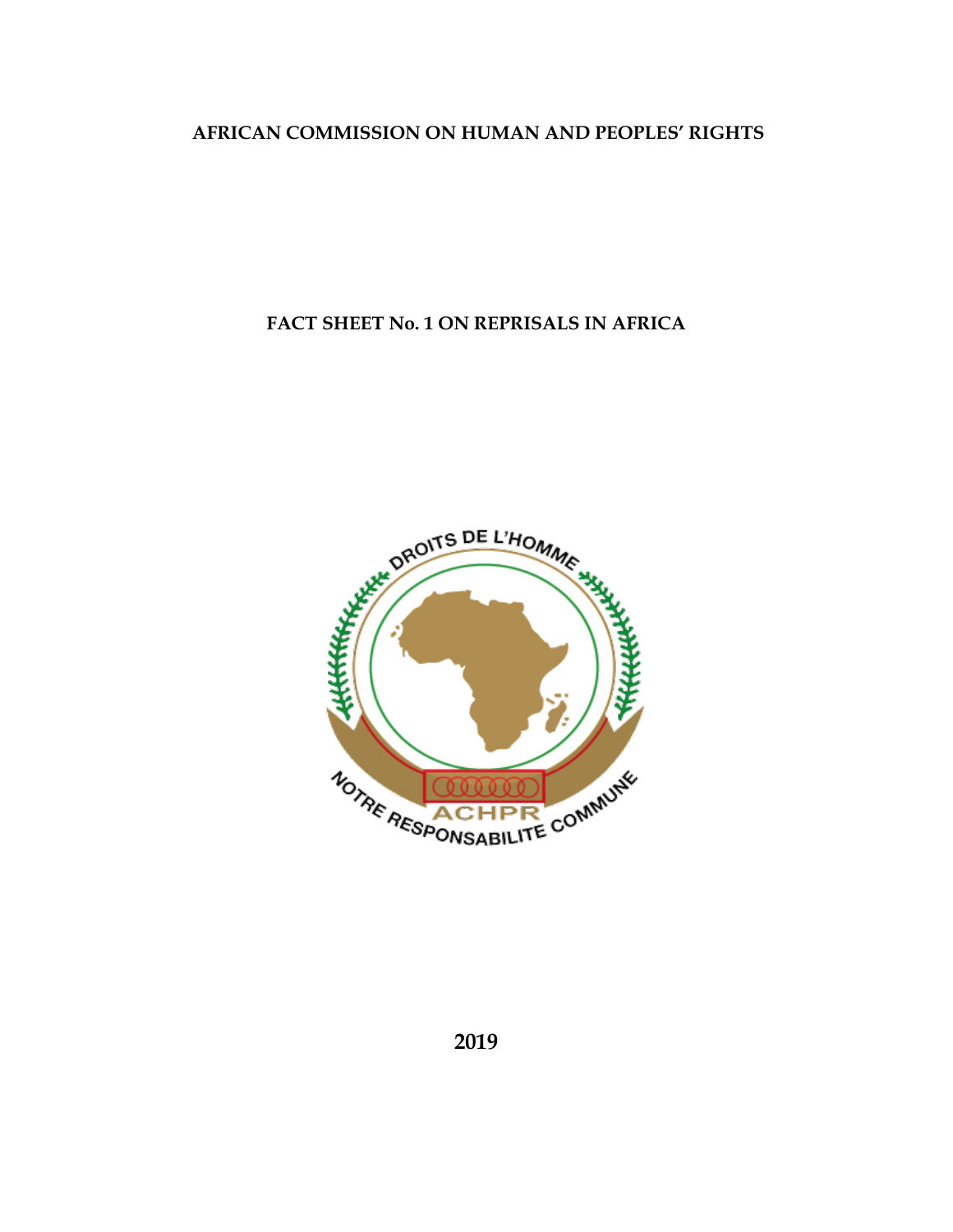# **CONTENTS**

|           |                                                                                                                        | 3 |
|-----------|------------------------------------------------------------------------------------------------------------------------|---|
|           |                                                                                                                        |   |
|           | PART II - COMMUNICATION POLICY BETWEEN THE FOCAL POINT ON<br>REPRISALS OF THE AFRICAN COMMISSION ON HUMAN AND PEOPLES' |   |
|           |                                                                                                                        |   |
| L.<br>II. |                                                                                                                        |   |
| A.        |                                                                                                                        |   |
| B.        |                                                                                                                        |   |
| C.        |                                                                                                                        |   |
| III.      |                                                                                                                        |   |
| IV.       |                                                                                                                        |   |
| V.        |                                                                                                                        |   |
| A.        |                                                                                                                        |   |
| <b>B.</b> |                                                                                                                        |   |
| VI.       |                                                                                                                        |   |
| VII.      |                                                                                                                        |   |
|           |                                                                                                                        |   |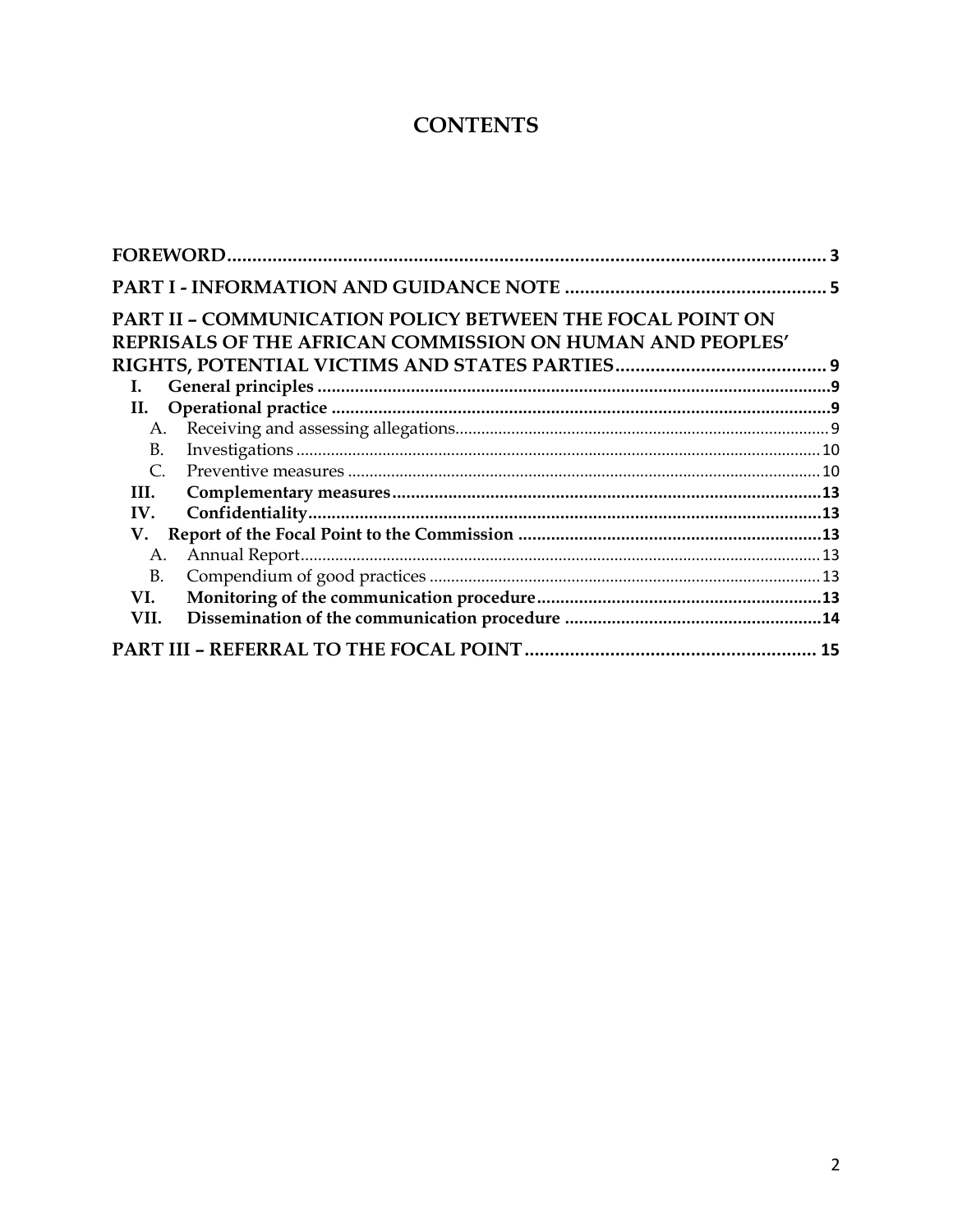# **FOREWORD**

<span id="page-2-0"></span>The African Commission on Human and Peoples' Rights (the Commission), in its Resolution ACHPR Res. 273 (LV) 2014, extended the scope of the mandate of the Special Rapporteur on Human Rights Defenders in Africa to include reprisals against persons cooperating with the African human rights system and appointed the Special Rapporteur as Focal Point on Reprisals with the following key responsibilities:

- i. Gathering information on and effectively addressing cases of reprisals against civil society stakeholders;
- ii. Documenting and maintaining a database on cases of reprisals brought to the attention of the mechanism;
- iii. Providing guidance to the Commission on urgent measures to deal with specific cases of reprisals;
- iv. Presenting reports on cases of reprisals at each Ordinary Session of the Commission in the Special Rapporteur's Activity Report;
- v. Ensuring a follow-up of registered cases.

It is worth recalling that this Resolution was adopted following multiple reports of continued restrictions on civic space in Africa and the hostile environment in which those cooperating with the African human rights system were working.

Reports had thus revealed the multiple violations of their fundamental rights, such as arbitrary arrests and detentions, acts of torture, cruel, inhuman and degrading treatment, summary and extrajudicial killings, acts of harassment of all kinds, including judicial harassment, threats and other forms of intimidation, miscarriage of justice and denial of access to medical attention during detention.

The purpose of this document is therefore to fill an existing gap in this area. Its main objective is to provide the various stakeholders with a reference framework for interacting with and assisting the mechanism in the successful performance of its mission.

Indeed, since the extension of the scope of its mandate, there has not been much focus on the reprisal aspect of the mechanism in spite of the significant efforts deployed by our predecessors in this area.

One of the reasons for this shortcoming was the lack of adequate documentation on how to effectively approach and develop a full understanding of this new thematic area, which is still relatively unknown to African human rights defenders and to other actors working with the African human rights system.

Following our appointment as mandate holder, our aim was not to rebuild from the ground up, but on the contrary, to pursue the efforts already made by our predecessors by reviewing documents previously prepared with the assistance of our various partners,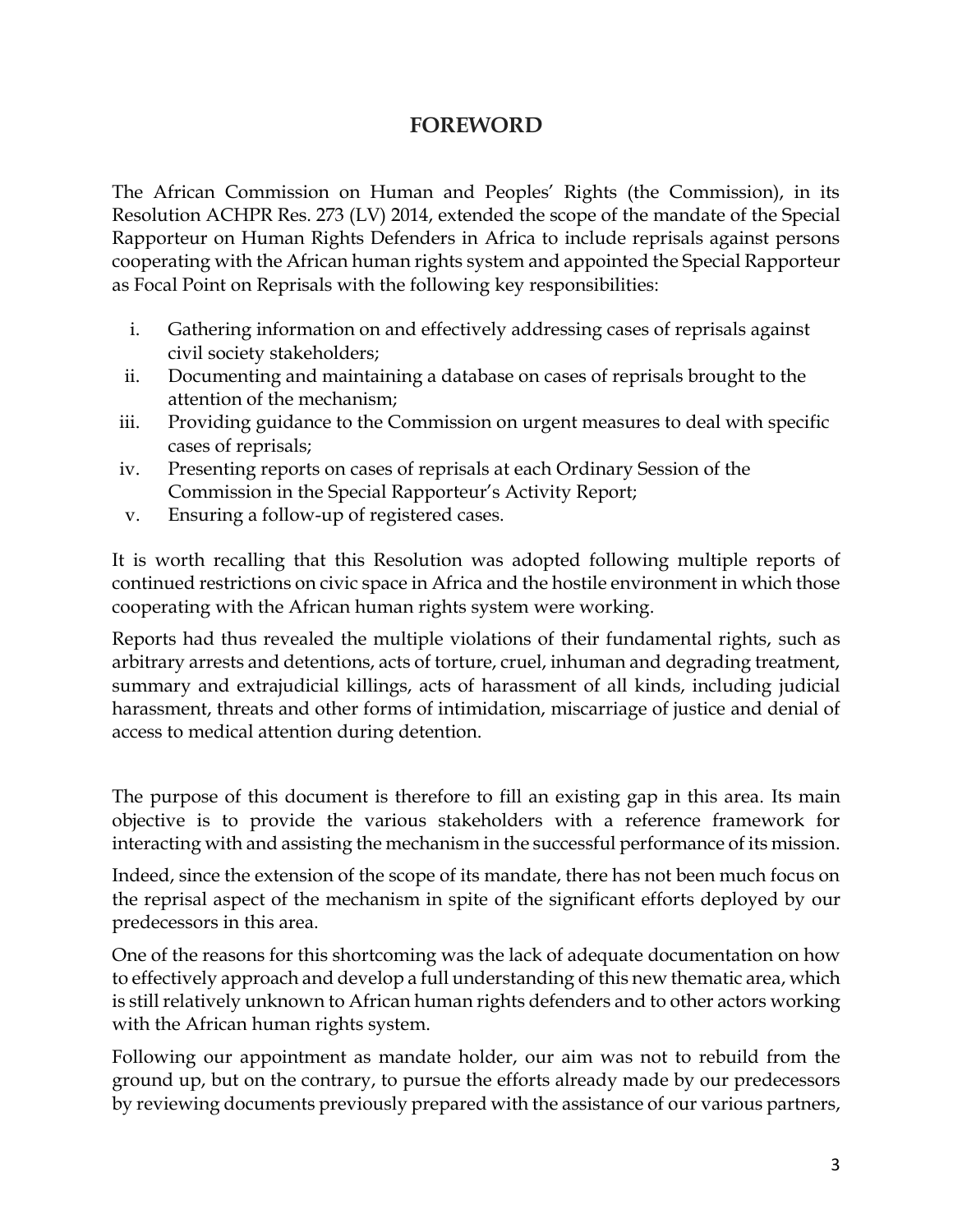in particular the International Service for Human Rights, and which have been validated by the Commission so as to make the necessary amendments for their publication, in accordance with the recommendations of the Commission.

This work has now been completed and we are pleased to present *Fact Sheet No. 1 on Reprisals in Africa*.

We hope that this document will be useful to anyone who wishes to cooperate with the mandate in this area, so that reprisals will no longer be an obstacle to the promotion and effective protection of human rights on the continent.

*Prof. Rémy Ngoy Lumbu Special Rapporteur on Human Rights Defenders and Focal Point on Reprisals in Africa*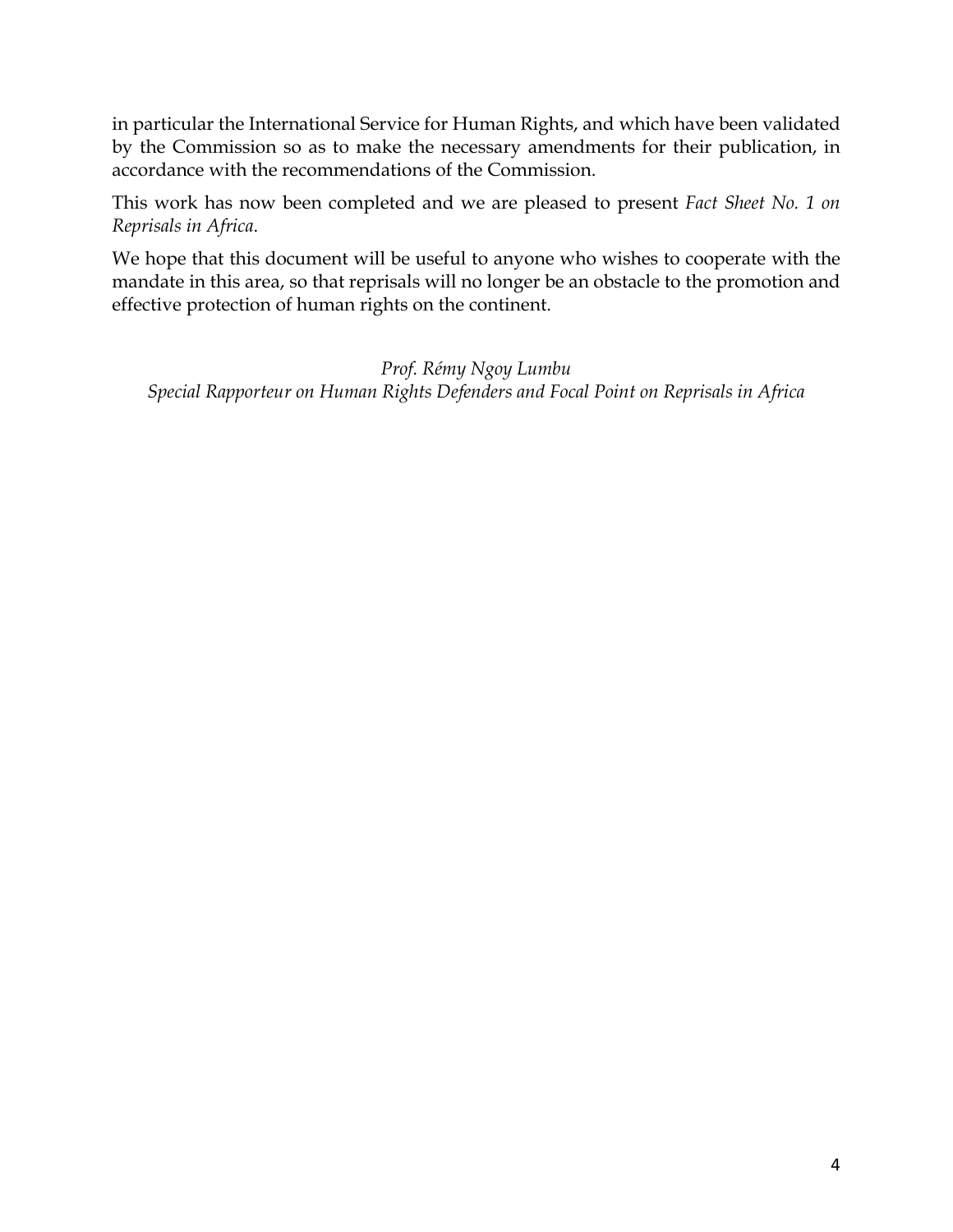### **PART I - INFORMATION AND GUIDANCE NOTE**

#### <span id="page-4-0"></span>**I. Introduction**

1. In recent years, the African Commission on Human and Peoples' Rights (the Commission) has been receiving an increasing number of reports about intimidation and reprisals against individuals and groups who seek to cooperate, are cooperating or have cooperated with the Commission. The Special Rapporteur on Human Rights Defenders, in particular, has to frequently address issues relating to intimidation and reprisals in the course of his work.

#### **II. What is the mandate of the Focal Point on Reprisals?**

- 2. In 2014, recognizing the importance of the work carried out by civil society stakeholders collaborating with the African human rights system and concerned about the hostile environment in which they operate, and the fact they are victims of various kinds of human rights violations including reprisals for their activities in defence of human rights, the Commission decided to extend the mandate of the Special Rapporteur on Human Rights Defenders to include the issue of reprisals against any person working with the African human rights system. In doing so, the Commission assigned the Special Mechanism with the additional responsibility of:
	- Gathering information on and effectively addressing cases of reprisals against civil society stakeholders;
	- Documenting and maintaining a database on cases of reprisals brought to the attention of the mechanism;
	- Providing guidance to the Commission on urgent measures to deal with specific cases of reprisals;
	- Presenting reports on cases of reprisals at each Ordinary Session of the Commission in the Special Rapporteur's Activity Report; and
	- Ensuring a follow-up of registered cases.

#### **III. Purpose and Scope**

3. The Focal Point recalls that States parties have the primary responsibility of ensuring that everyone has the right to unfettered access and communication with the Commission. States parties must ensure that all alleged acts of reprisal and intimidation are promptly, impartially and effectively investigated, that those responsible are brought to justice and that victims are provided with appropriate remedies.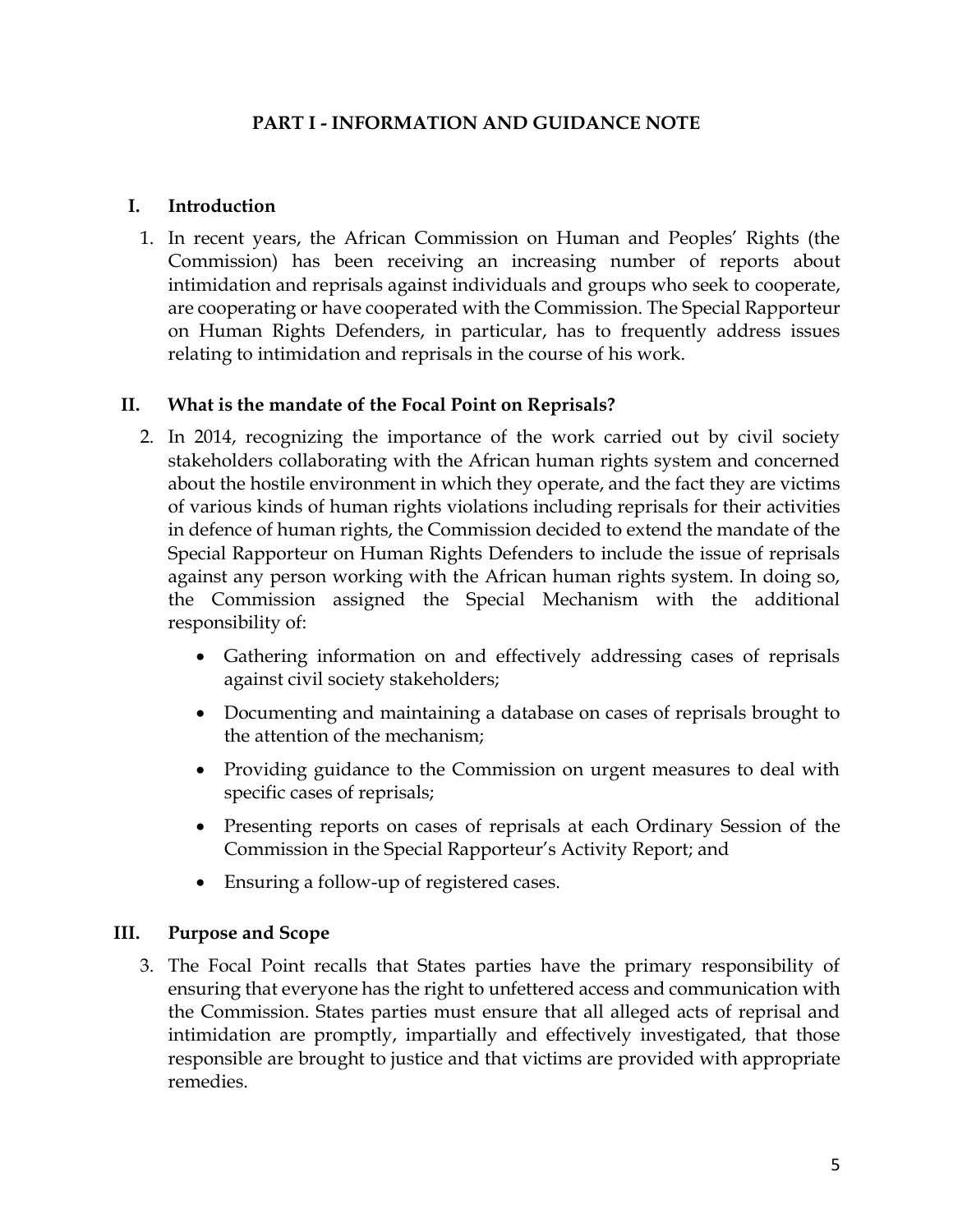- 4. The goal of the communication policy (see Part 2 of this document) is to provide practical pieces of advice so as to improve the effectiveness of the Focal Point in preventing and addressing acts of intimidation or reprisal against individuals and groups.
- 5. It is designed as a basic approach that can be further adapted and developed to reflect the specific context and circumstances in order to fully achieve the policy objectives.

# **IV. What situations are deemed to be acts of intimidation or reprisal?**

6. Intimidation or reprisals include attacks, threats, harassment, victimization, discrimination and harmful acts. These guidelines focus on acts of intimidation or reprisal against those who seek to cooperate, are cooperating or have cooperated with the African human rights system. Abuses against individuals or groups range from their activities being unreasonably restricted and their organizations unfairly investigated, to being spied on or smear campaigns conducted against them, denied access to funding, to being victims of arbitrary arrest, physical violence and murder. In addition to being used in a punitive manner, reprisals are also often used as a deterrent.

# **V. Who can submit information to the Focal Point on Reprisals?**

7. Anyone can submit information including victims, human rights defenders, individuals, national, regional and international human rights NGOs, as well as UN or ACHPR mechanisms.

# **VI. What happens when the Focal Point on Reprisals receives the information?**

- When the Focal Point on reprisals receives information about an alleged violation, s/he verifies whether the case falls within his/her mandate.
- The Focal Point assesses the validity of the alleged violation and the credibility of the source of information.
- If key details are missing from the information initially received, the Focal Point may contact sources to gather additional information.
- The Focal Point then contacts the Government of the State where the violation is alleged to have occurred, generally in writing. The letter provides details about the victim, the human rights involved and the alleged events.
- The Focal Point may take preventive or protective action.
- Preventive action is taken if there is a risk of intimidation or reprisal. The Focal Point may request the State Party to take urgent measures if circumstances so warrant. Measures may include requests to refrain from any act of intimidation or reprisal and to take all necessary measures to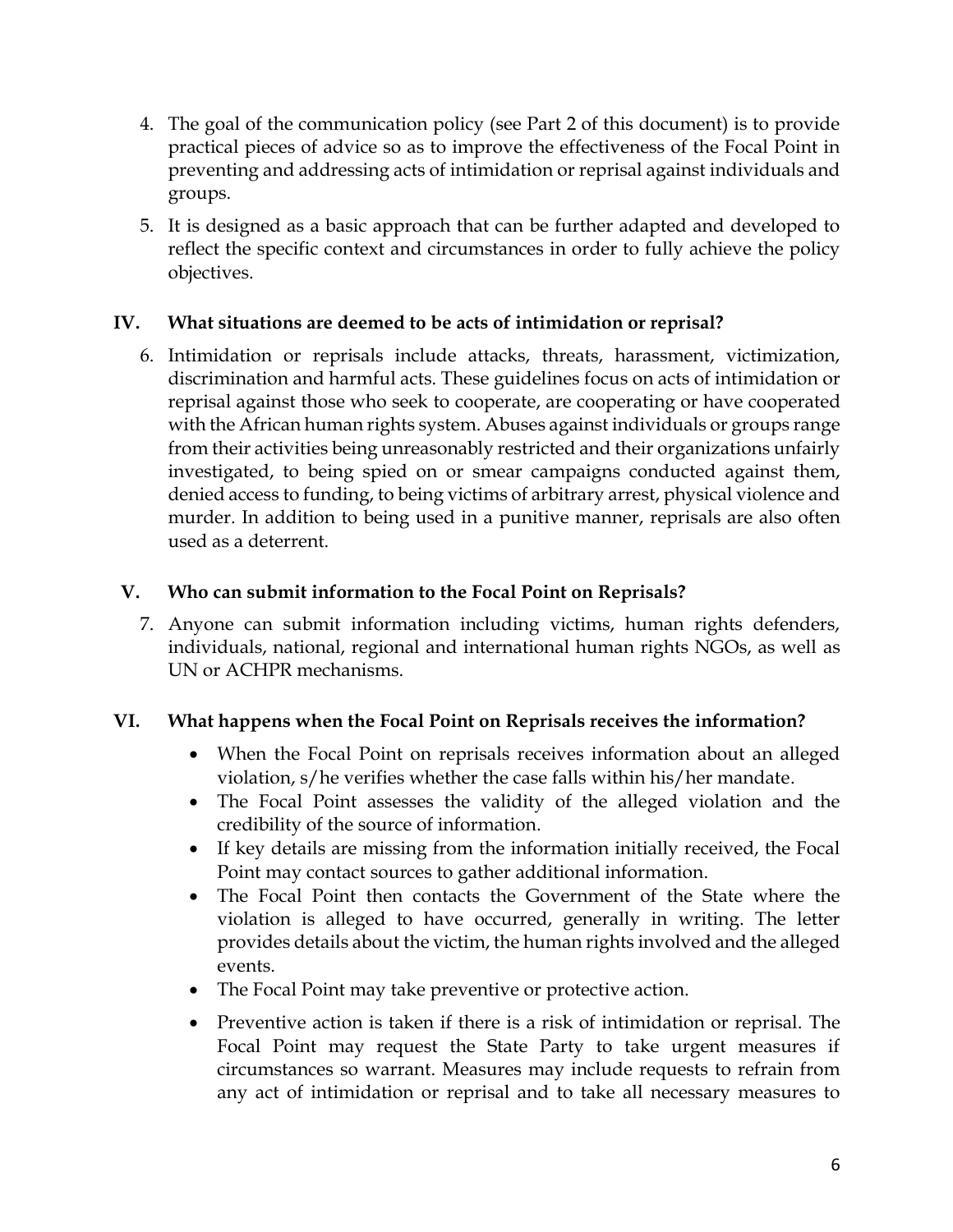protect those at risk. The Focal Point may request the State Party to provide information, within a limited period of time, on measures taken to comply with the request.

- Protective action is taken when an alleged violation is ongoing or has occurred. The Focal Point shall contact the State Party to obtain information, express his/her concern, and request an investigation and an immediate end to any intimidation or reprisal.
- In response to the information received from individuals, organizations and the State Party, the Focal Point may take any other appropriate action, including seeking additional information, publishing recommendations or observations, issuing joint statements, conducting a country visit, and calling on stakeholders in the country concerned or other human rights mechanisms.
- The Focal Point shall inform the individuals or groups who brought the allegations to his/her attention, of the actions taken, the State Party's responses and the results obtained in accordance with the principle of confidentiality.

# **VII. How long does the process take?**

8. The Focal Point makes every effort to act as quickly as possible in response to allegations, and pays particular attention to the most serious and urgent cases.

#### **VIII. How is follow-up ensured?**

- Individuals or groups may contact the Focal Point on reprisals at each stage to keep him/her regularly informed.
- The Focal Point may request the State Party to provide the necessary and/or additional information on measures taken to implement the recommendations.
- The Focal Point may work and closely coordinate with other international human rights mechanisms, including Special Procedures mandate holders when necessary.
- The Focal Point may, where appropriate, seek the assistance of the UN through its various agencies and representations, to take action in favour of individuals or groups who have been subjected to acts of intimidation or reprisal, or who are at risk of intimidation or reprisal.
- The Focal Point may also request local institutions, civil society, and national human rights institutions to follow up with interviews and/or visits to the places of residence of the individuals or groups concerned.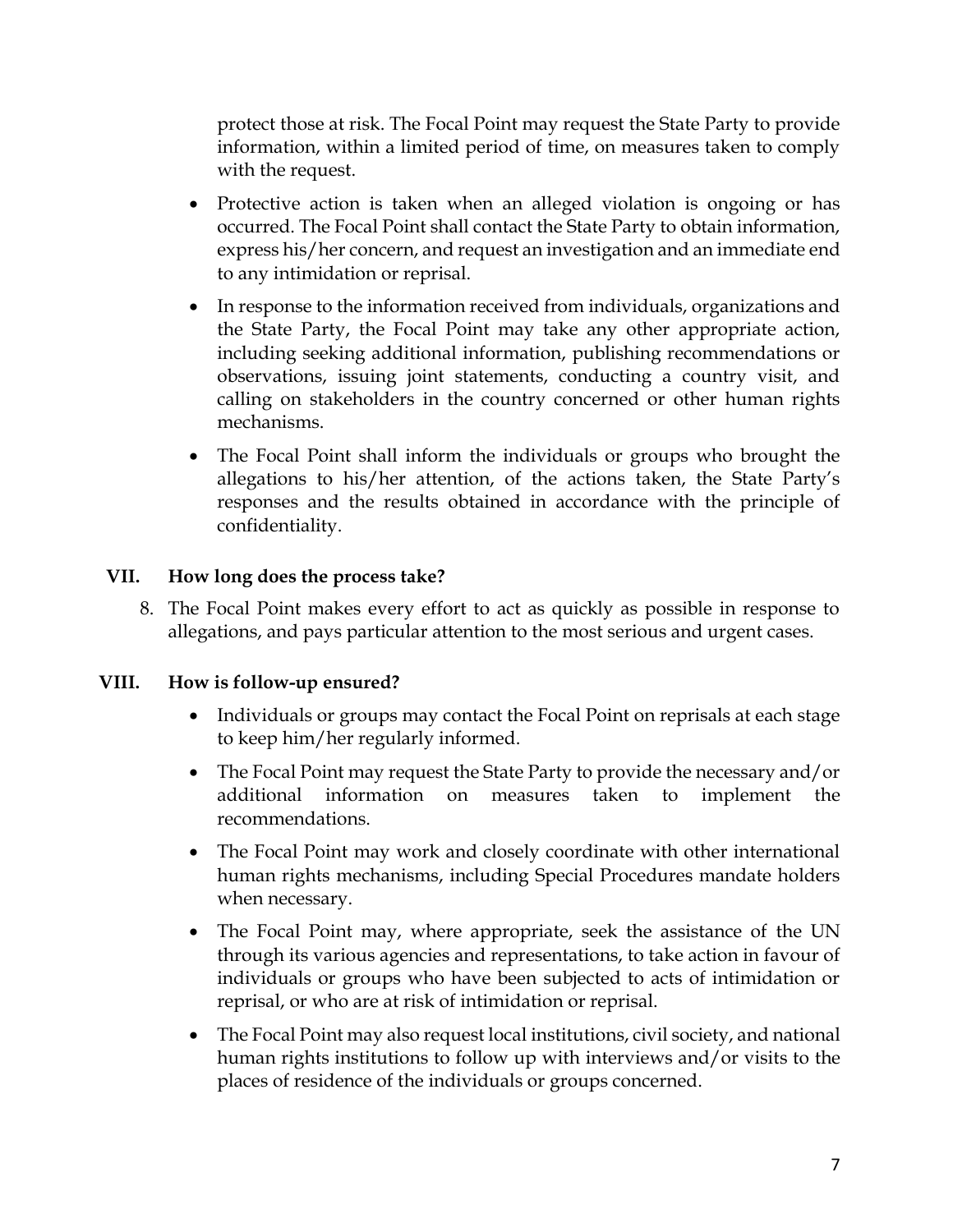#### **IX. The Principle of Confidentiality**

9. The identity of the victim shall be provided in all correspondences between the Focal Point and the State Party. The Focal Point cannot intervene without mentioning the identity of the victim to the State Party. However, the Focal Point shall, in its public actions, refrain from divulging any information that may be detrimental to the victim. If the victim is a minor (under 18 years of age), the report to the Focal Point shall include the name of the victim but the name shall not be included in any subsequent public report. The identity of individuals or groups providing information is kept confidential and is never mentioned in correspondences with State authorities or in public reports.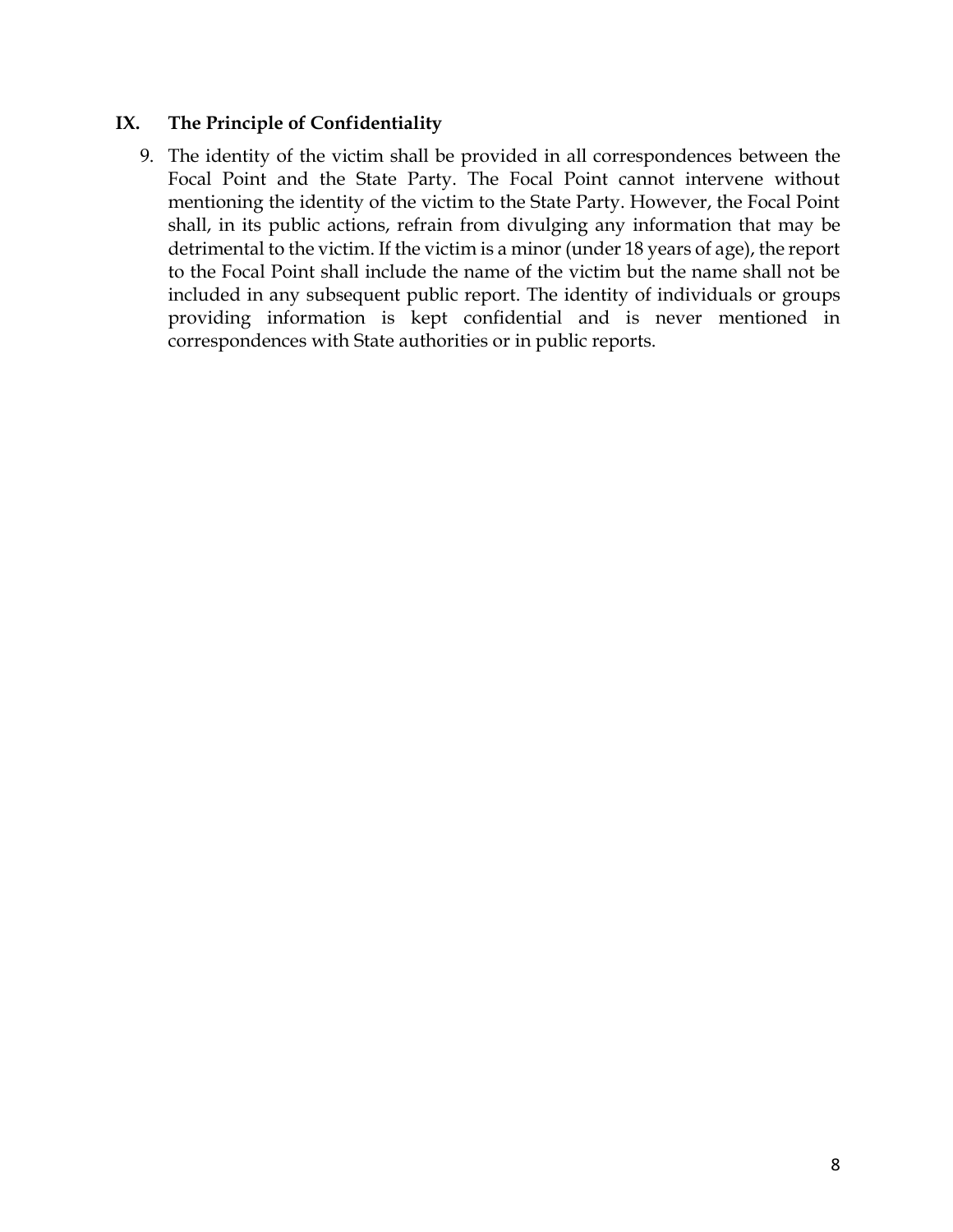# <span id="page-8-0"></span>**PART II – COMMUNICATION POLICY BETWEEN THE FOCAL POINT ON REPRISALS OF THE AFRICAN COMMISSION ON HUMAN AND PEOPLES' RIGHTS, POTENTIAL VICTIMS AND STATES PARTIES**

# **I. General principles**

<span id="page-8-1"></span>10. The underlying principles are as follows:

- a) The right to unhindered access and communication with the Commission and its special mechanisms;
- b) The right not to be subjected to any form of intimidation or reprisal, nor fear of intimidation or reprisal;
- c) The responsibility of States Parties to prevent and protect against any act or omission constituting intimidation or reprisal; to investigate and hold the perpetrators accountable and to provide an effective remedy to the victims of such acts or omissions;
- d) Equality and non-discrimination in the implementation of this policy;
- e) The need to respect the principle of "doing no harm", participation, confidentiality, security, preventive action and free and informed consent;
- f) The integration of a gender perspective into the work of the Commission and the implementation of this policy.

# <span id="page-8-2"></span>**II. Operational practice**

# <span id="page-8-3"></span>**A. Receiving and assessing allegations**

# **a) Receiving information about reprisals or intimidation**

- 11. Allegations of intimidation, reprisals, or risks of intimidation or reprisal, may be directly submitted to the Focal Point by victims, their representatives or the Commission, its Bureau and Secretariat. If they are not received from the victims, the Focal Point should ensure that information relating to allegations of reprisal or intimidation is obtained from other relevant sources.
- 12. This information may be submitted verbally or in writing and in a confidential manner.
- 13. The Focal Point will keep a detailed record of allegations that are brought to his/her attention.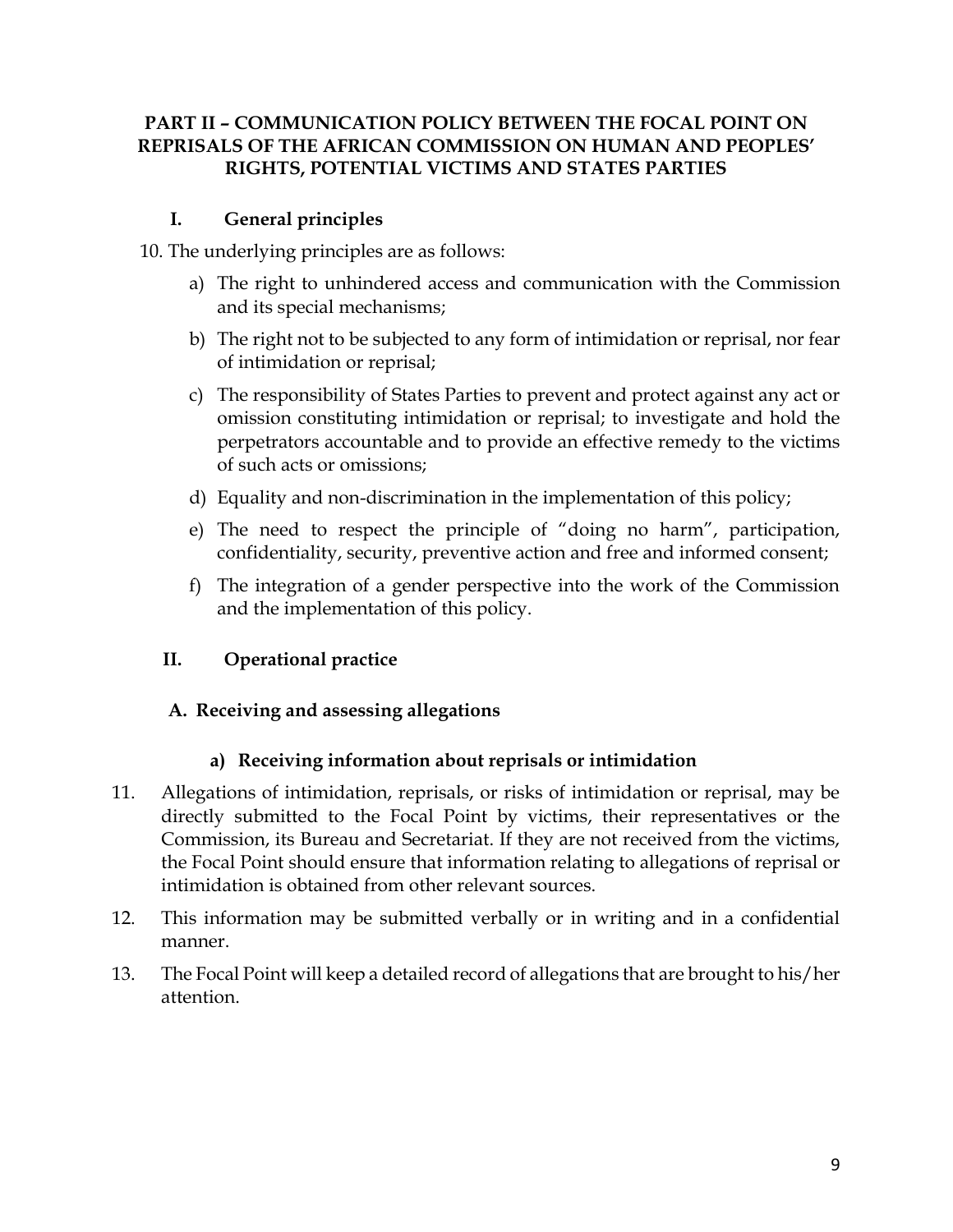# **b) Verifying and assessing allegations of reprisals or intimidation**

- 14. The Focal Point will conduct an initial assessment of the allegations as soon as possible. S/he will consult and liaise with all stakeholders and sources of information during the initial assessment phase. These may include, without limitation, the State Party concerned, the individuals concerned, the Commission, its Bureau and Secretariat, the Office of the United Nations High Commissioner for Human Rights (OHCHR) including its members on the ground, other UN agencies, National Human Rights Institutions, and civil society.
- 15. Pending the initial assessment, all incidents will be considered as allegations of intimidation or reprisal, or risk of intimidation or reprisal.

# **c) Determining the appropriate action**

16. The Focal Point will maintain contact with the individuals or groups who submitted the allegations, or their representatives, and will determine the appropriate action to be taken in each case. The Focal Point will consider the possible consequences for the individuals or groups concerned, or for those who may be affected by this action. The Focal Point will keep the individuals or groups who submitted the allegations informed of any progress or developments with regard to actions undertaken with the State Party.

# **B. Investigations**

<span id="page-9-0"></span>17. Upon receiving information on cases of systematic intimidation or reprisals by a State Party, the Focal Point may, on his/her own initiative, open an investigation into the allegations.

# <span id="page-9-1"></span>**C. Preventive measures**

# **a) Specific measures**

18. Whenever possible, the Focal Point will take measures to prevent acts of intimidation or reprisal. Such preventive measures may include reminding States Parties of their primary obligation of preventing and refraining from any act of intimidation or reprisal against individuals or groups who seek to cooperate, are cooperating, or have already cooperated with the Commission.

# **b) Protective measures for persons and groups at risk**

19. When it is alleged that an individual or group who seeks to cooperate, is cooperating or has already cooperated with the Commission is at risk of intimidation or reprisal, the Focal Point may request the State Party concerned to adopt protective measures in favour of the individual or group concerned as quickly as the situation requires. These measures must meet the specific protection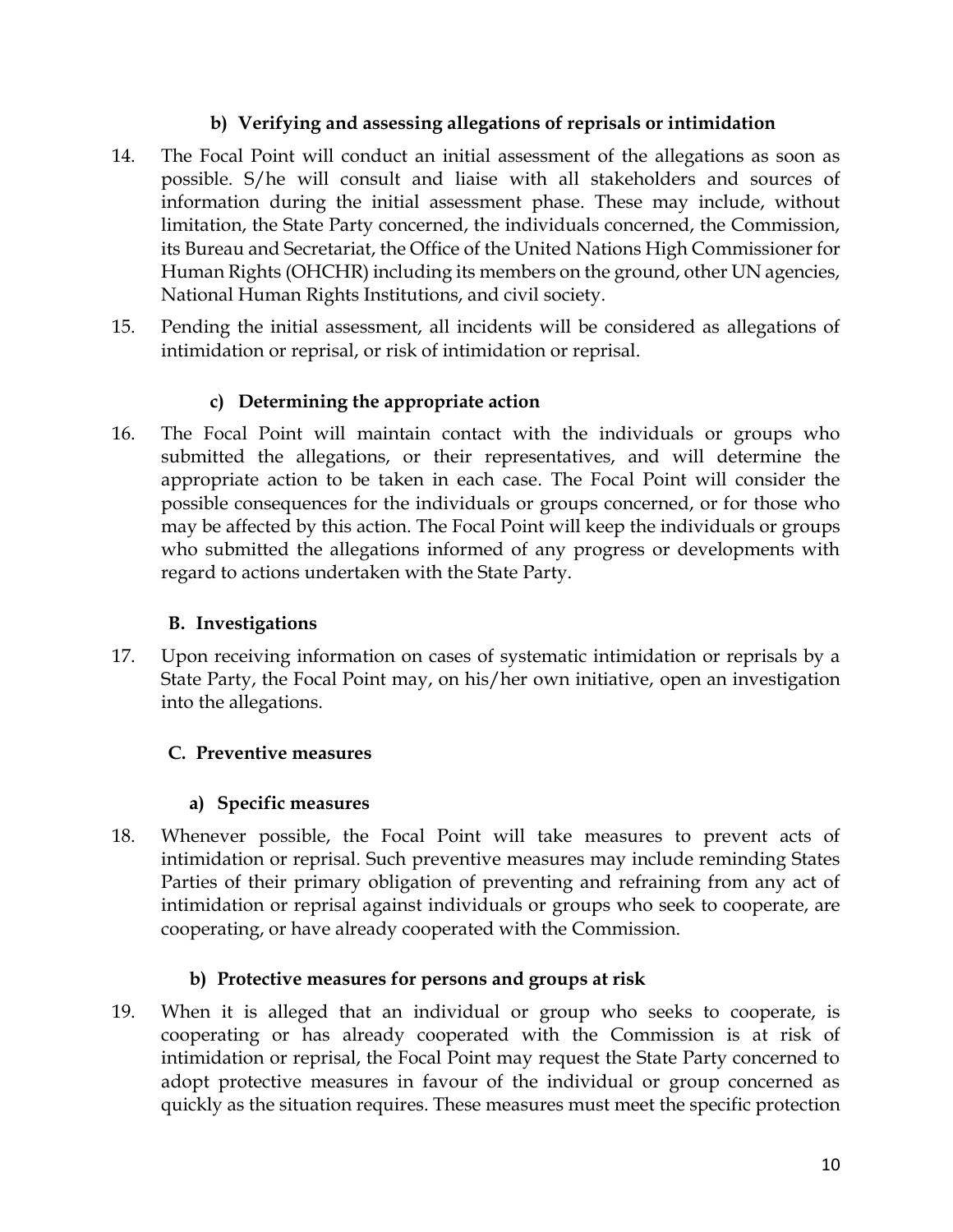needs of the individual or group concerned. They may include requests to prevent any act of intimidation or reprisal, and adoption of the necessary measures to protect those at risk. The State Party may be asked to provide the Focal Point with information, within a specified period of time, on the measures taken to comply with this request.

# **c) Additional measures**

# *i. Awareness-raising*

20. The Focal Point will develop initiatives aimed at emphasizing the crucial importance of cooperating with all stakeholders for the prevention and handling of cases of intimidation or reprisal. These initiatives may include considering the issue of protection against intimidation and reprisals as a regular agenda item at meetings with States Parties and encouraging other Commissioners to do the same, widely disseminating the communication policy in this area, and making public statements, including with other human rights mechanisms.

# *ii. Raising concerns with State Party authorities*

- 21. When allegations of intimidation or reprisals are received, and with the consent of the individual or group concerned where necessary, the Focal Point shall request information from the State Party concerned, express his/her concern to the State, request that an investigation is opened and that an immediate stop is put to such acts within a specified time frame.
- 22. The Focal Point may also contact the authorities of the State Party through confidential correspondence or a meeting with a representative of the State Party, or any other appropriate means.
- 23. In the light of information received from the State Party concerned, or additional information from other sources, the Focal Point will determine the best course of action; this may include further investigation, the preparation and publication of recommendations or observations, joint statements, country visits or cooperation with other human rights mechanisms.

# *iii. Joint statement*

24. The Focal Point may issue joint statements with other Commissioners or national, regional or international human rights mechanisms whenever necessary.

# *iv. Publication on the Internet*

25. The Focal Point may make the information concerning allegations of reprisals publicly available, including its exchanges with States Parties, by posting this information on the Commission's website if necessary.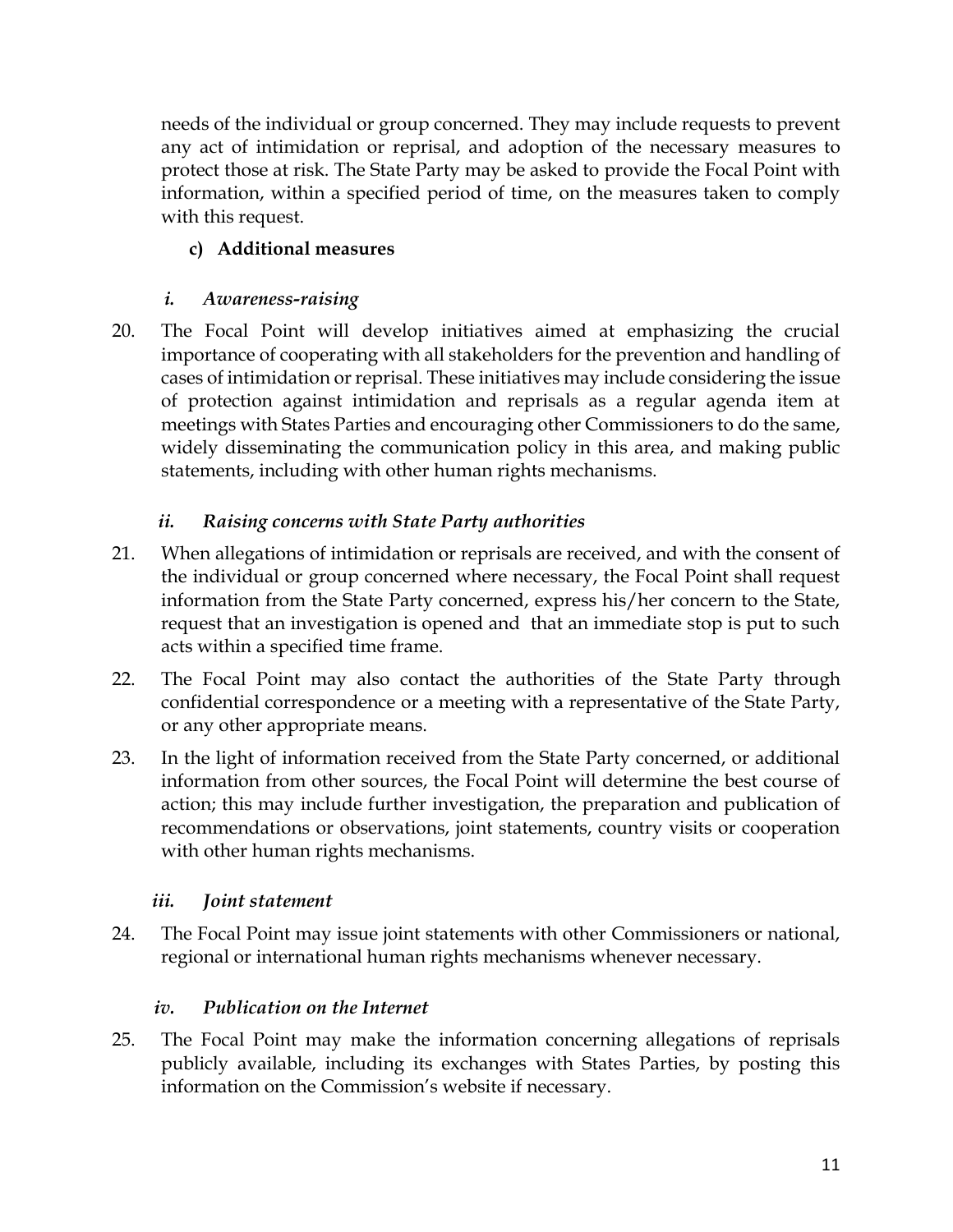### *v. Use of the media*

26. The Focal Point may, if appropriate, make a public statement on specific incidents or widespread practices of intimidation or reprisals and distribute this information to national and international media, or make comments in the media and on social media.

### *vi. Cooperation with national, regional and international mechanisms*

27. In dealing with allegations of intimidation or reprisals, the Focal Point may, where necessary, seek the cooperation of national, regional and international mechanisms to ensure an effective and coordinated response.

#### *vii. Country visits*

28. The Focal Point may request to visit the State Party concerned and the places where the intimidation or reprisals took place.

#### *viii. Follow-up*

- Individuals and organizations are encouraged to provide up-to-date information.
- The Focal Point may request the State Party to provide additional information on the measures taken to implement recommendations.
- Upon receiving information from the State Party, the Focal Point may request additional measures to be taken.
- The Focal Point may request the cooperation of the UN, or any other competent body or representation, to take measures in favour of individuals or groups of individuals who have been subjected to intimidation or reprisals or who are at risk of intimidation or reprisal.
- The Focal Point may also request local institutions, civil society and national human rights institutions to conduct follow-up visits to the places of residence of the individuals or groups concerned.

# *ix. Request for assistance from the Commission*

29. The Focal Point may request the assistance of the Commission with a view to obtaining the cessation of alleged acts of intimidation or reprisal, which may include an investigation in accordance with regional and international human rights standards and the Commission's Rules of Procedure.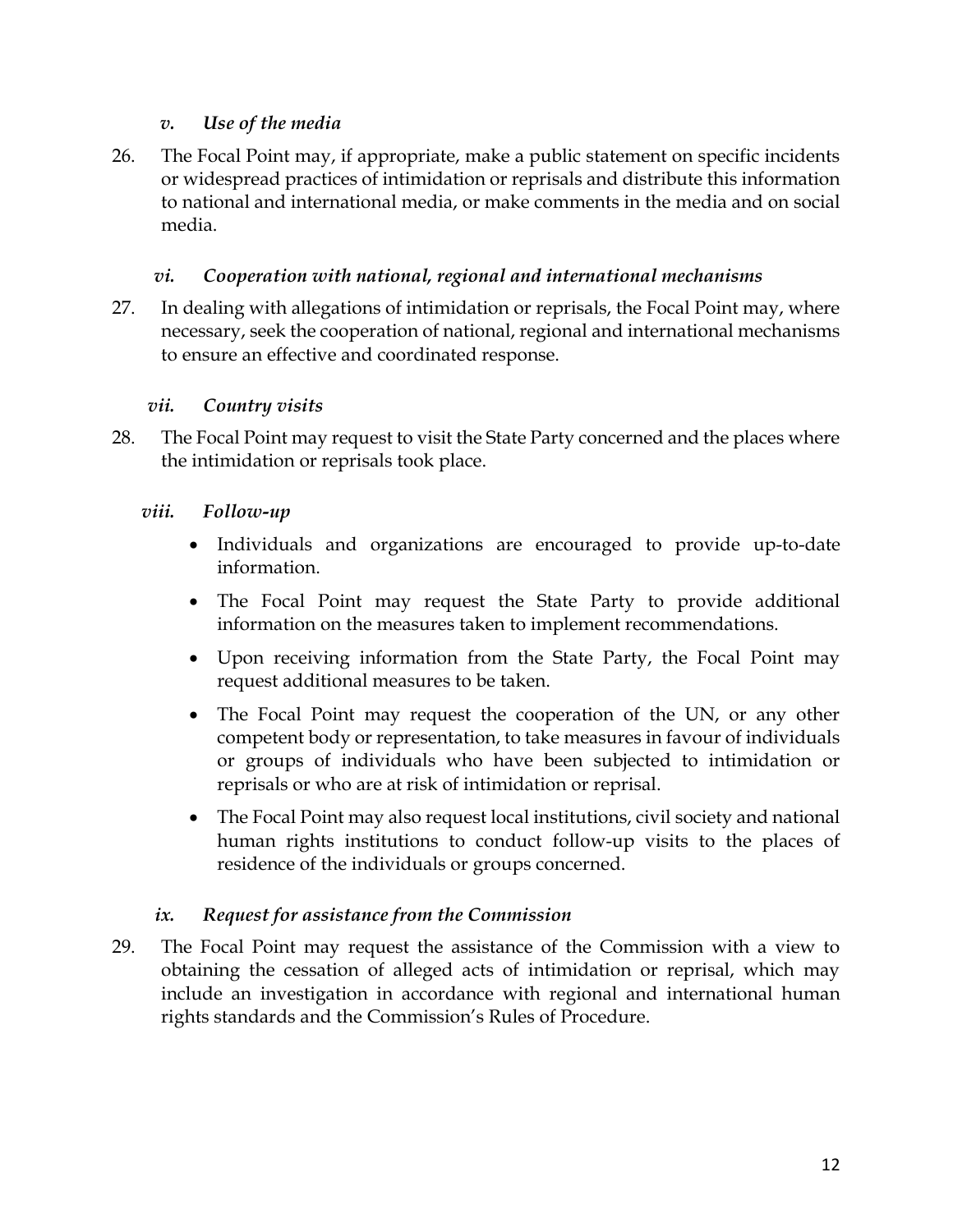### *x. Referral to the African Union*

30. When deemed necessary, the Focal Point may discuss matters relating to intimidation or reprisals with the relevant organs of the African Union.

# <span id="page-12-0"></span>**III. Complementary measures**

- 31. The Focal Point may seek the cooperation of all relevant organs of the African Union, in particular the Commission, as well as other national, regional and international organizations, to ensure that reprisals are prevented and eradicated.
- 32. To this end, the Focal Point will also discuss matters relating to reprisals with States **Parties**

# <span id="page-12-1"></span>**IV. Confidentiality**

- 33. The principle of confidentiality must be respected throughout these communication procedures.
- 34. The names of alleged victims will generally be included in correspondences to States Parties so as to allow the relevant authorities to investigate the alleged violation or take appropriate measures to prevent further reprisals.
- 35. These names will also be published in the Focal Point's reports and public statements, unless privacy or protection requires keeping the identity of the victim(s) concerned confidential.
- 36. Sources of information are customarily kept confidential and are not included in correspondences sent to governments, in the report of the Focal Point or in public statements. A source of information may, however, request that its identity be revealed.

# <span id="page-12-2"></span>**V. Report of the Focal Point to the Commission**

# **A. Annual Report**

<span id="page-12-3"></span>37. In addition to the Activity Report of the Special Rapporteur, the Focal Point will submit a report and updated information to the Commission each year.

# **B. Compendium of good practices**

<span id="page-12-4"></span>38. The Focal Point will compile information on good practices in human rights protection strategies developed by the Commission or other regional or international human rights systems.

# <span id="page-12-5"></span>**VI. Monitoring of the communication procedure**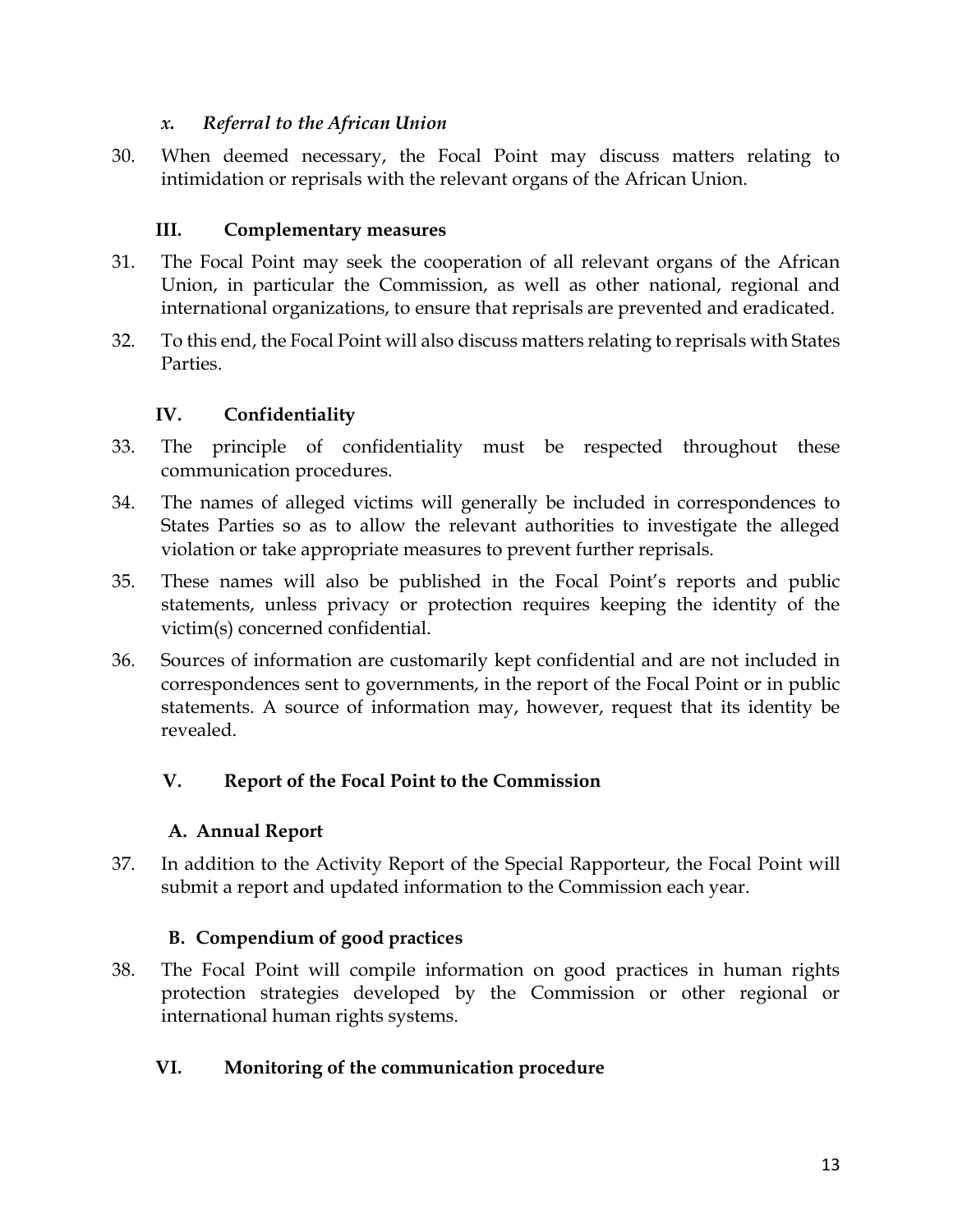39. The procedure will be constantly reassessed and may be updated periodically by the Focal Point.

# <span id="page-13-0"></span>**VII. Dissemination of the communication procedure**

40. The communication procedure should be posted in accessible formats on the Commission's website and on the websites of the Commission's special mechanisms.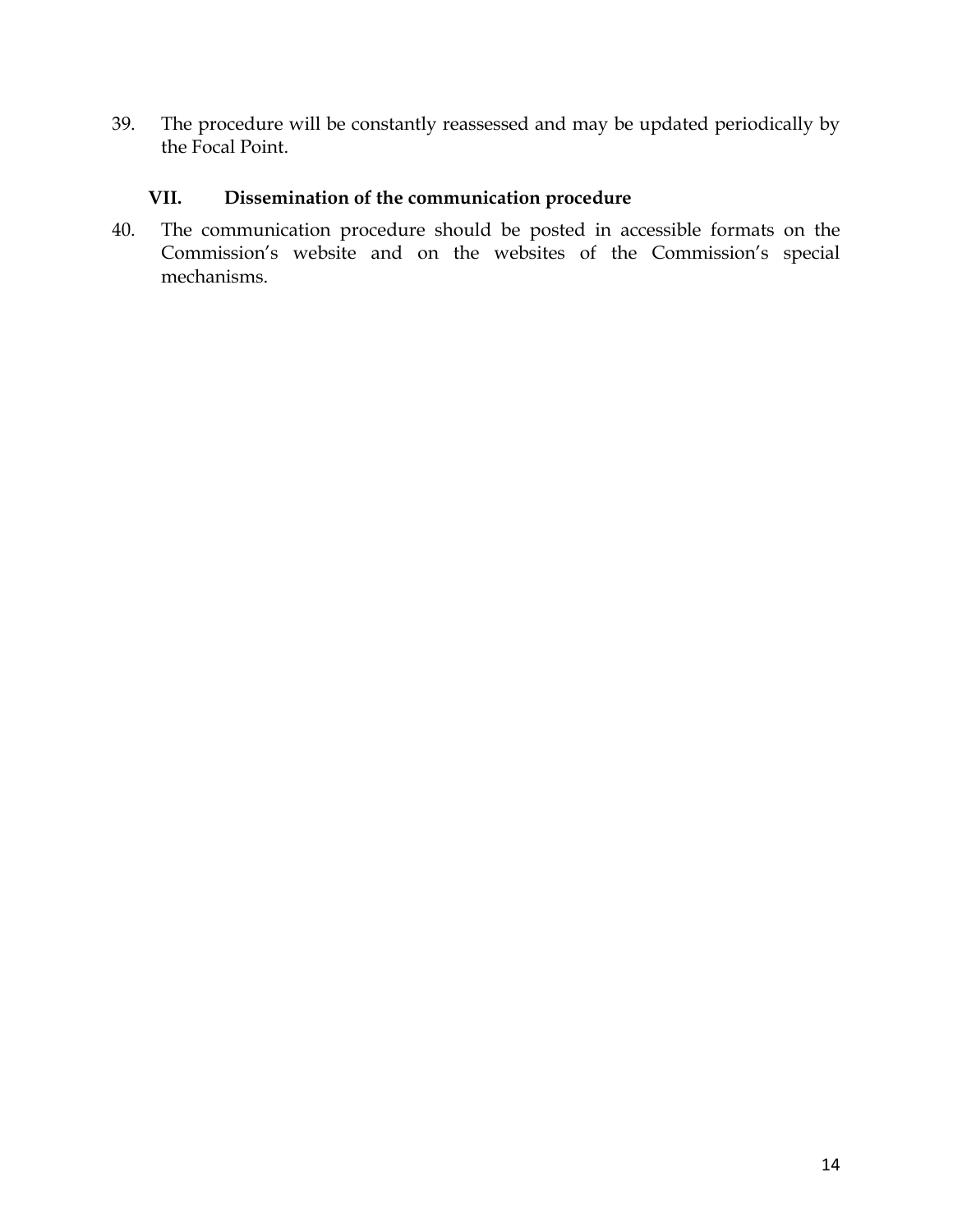# **PART III – REPORTING CASES TO THE FOCAL POINT**

<span id="page-14-0"></span>

| Name of the organization                                                                                                                       |                                      |
|------------------------------------------------------------------------------------------------------------------------------------------------|--------------------------------------|
| Identification of the alleged victim<br>These details will be used to ensure the<br>validity and credibility of the<br>information received.   | Gender:<br>F:<br>M:<br>Organization: |
| Identification of the alleged perpetrator (State<br>or non-state actor)<br>Provide any available information about<br>the alleged perpetrator. |                                      |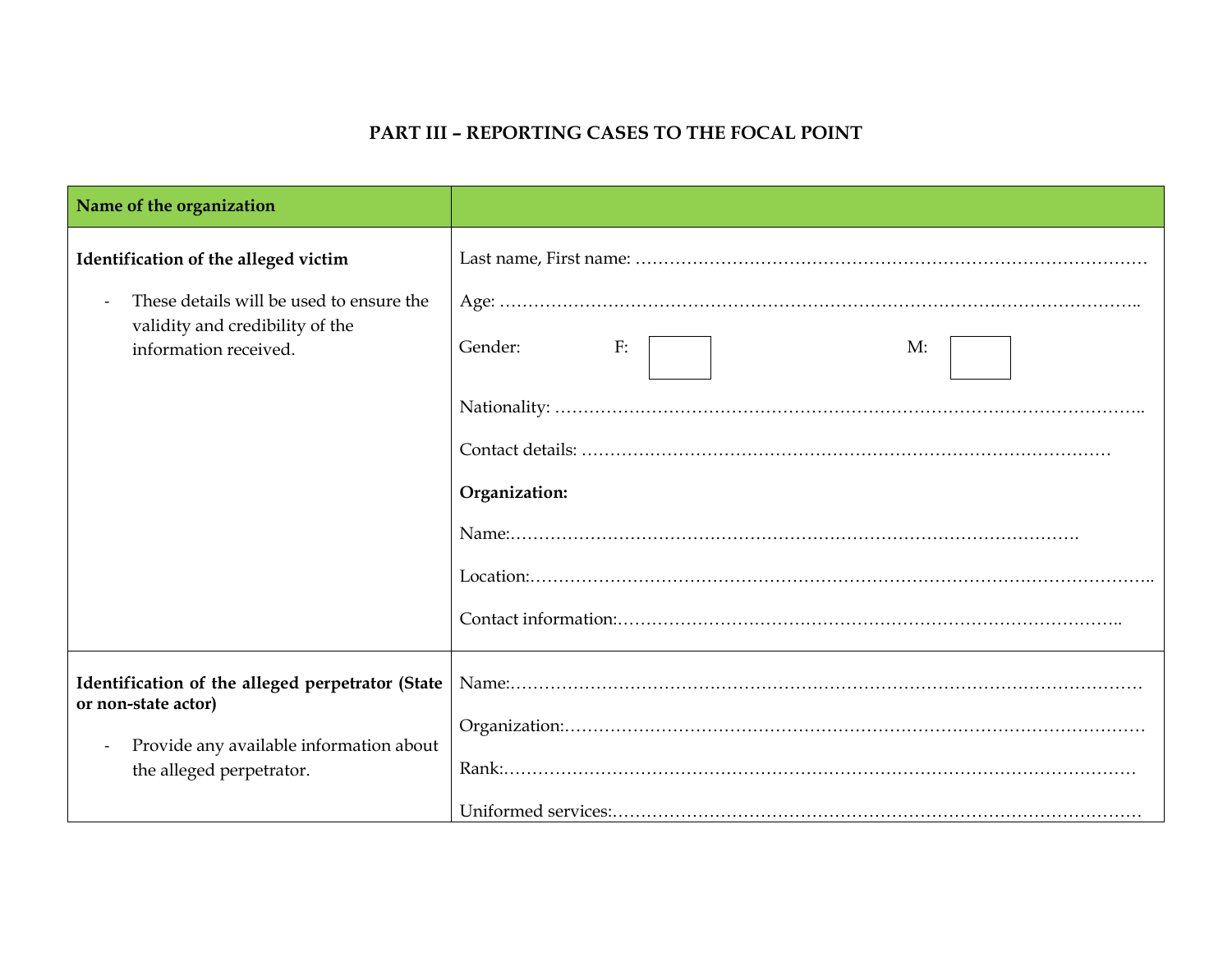|                                                                                  | The perpetrator is acting on behalf of: |            |           |  |
|----------------------------------------------------------------------------------|-----------------------------------------|------------|-----------|--|
|                                                                                  |                                         | <b>YES</b> | <b>NO</b> |  |
|                                                                                  | The government                          |            |           |  |
|                                                                                  | An organization                         |            |           |  |
|                                                                                  | An institution                          |            |           |  |
|                                                                                  | An independent actor                    |            |           |  |
| Indicate the date, time and place(s) where the<br>violations/incidents occurred. |                                         |            |           |  |
|                                                                                  |                                         |            |           |  |
|                                                                                  |                                         |            |           |  |
|                                                                                  |                                         |            |           |  |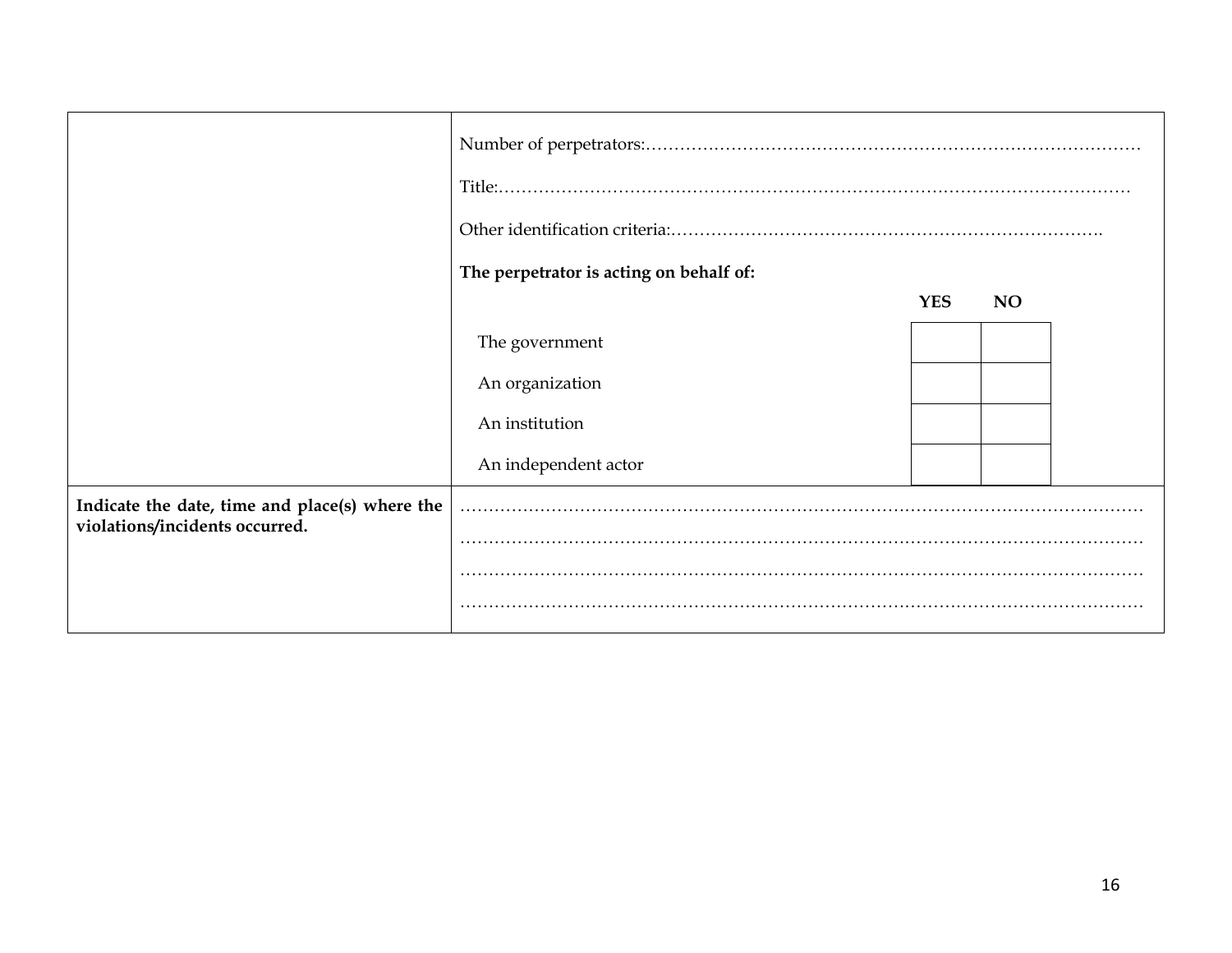| Detailed description of the incident and<br>circumstances:<br>Indicate what happened providing as<br>much detail as possible (chronology of<br>events). | Description of the incident:<br>Were there any witnesses? If so:<br>Witness statement:                                                                                                                           |
|---------------------------------------------------------------------------------------------------------------------------------------------------------|------------------------------------------------------------------------------------------------------------------------------------------------------------------------------------------------------------------|
| Answer the following questions.                                                                                                                         | Indicate if a third party was involved during the incident, if yes:<br>What is the relationship between this group or individual and the victim?<br>Has the victim been arrested? If yes, provide details about: |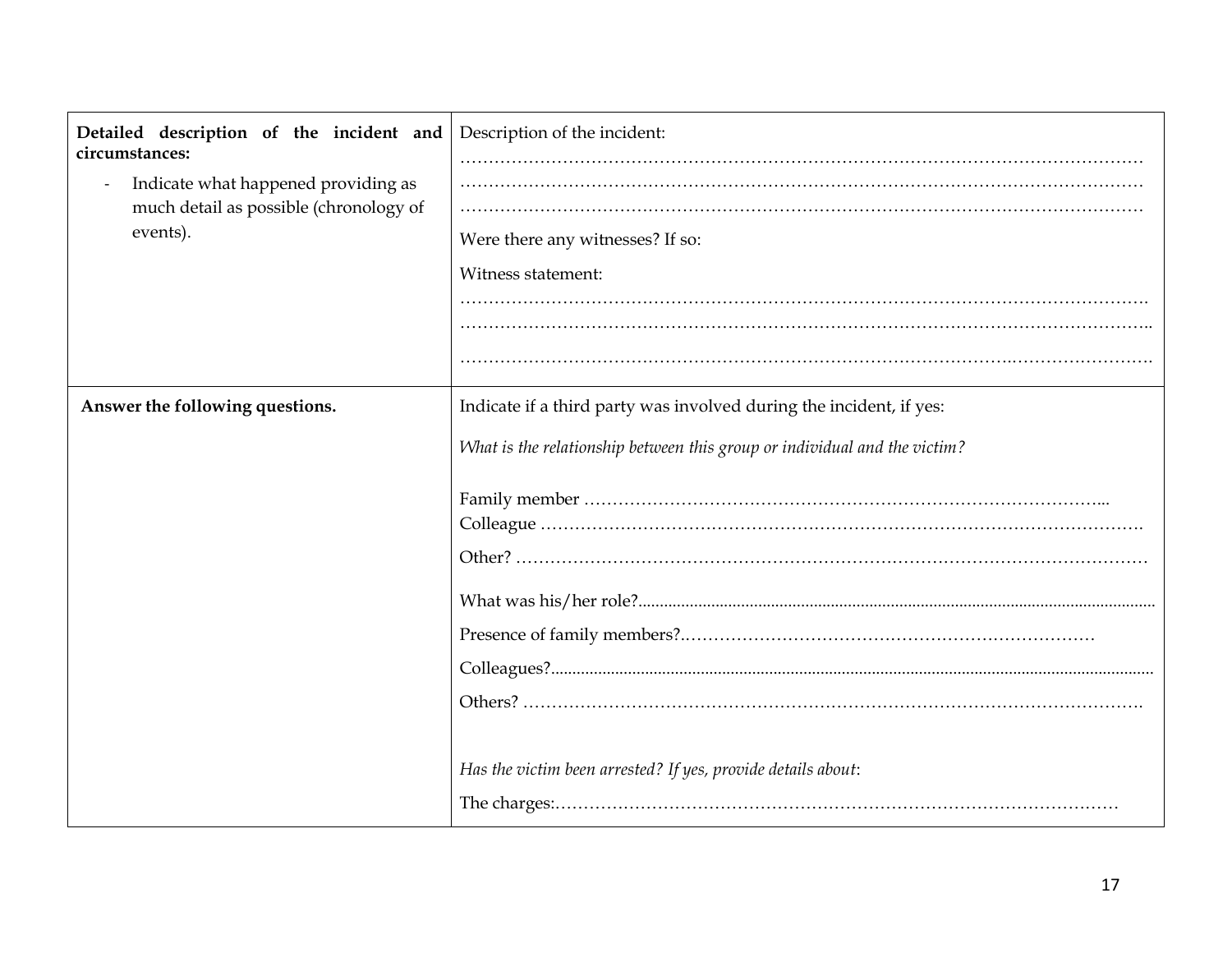|                                                                                                                                                                                                                                                                 | Is the victim in custody? If yes, please provide the following information:                                                                                                                                                                                                                                                                                                                                                                                                                                                                                                                                                                                                                                                                                                                                                                |            |           |  |
|-----------------------------------------------------------------------------------------------------------------------------------------------------------------------------------------------------------------------------------------------------------------|--------------------------------------------------------------------------------------------------------------------------------------------------------------------------------------------------------------------------------------------------------------------------------------------------------------------------------------------------------------------------------------------------------------------------------------------------------------------------------------------------------------------------------------------------------------------------------------------------------------------------------------------------------------------------------------------------------------------------------------------------------------------------------------------------------------------------------------------|------------|-----------|--|
| Link between reprisals and the victim's<br>cooperation with the African human rights<br>system:<br>Indicate why it is considered that the<br>reprisals or intimidation were as a result<br>of the victim's cooperation with the<br>African human rights system. | Indicate whether the victim was in contact with an entity or representative. If yes:<br>$\label{eq:Representative} \textbf{Representative}:\textcolor{red}{\textbf{.}}\textcolor{red}{\textbf{.}}\textcolor{red}{\textbf{.}}\textcolor{red}{\textbf{.}}\textcolor{red}{\textbf{.}}\textcolor{red}{\textbf{.}}\textcolor{red}{\textbf{.}}\textcolor{red}{\textbf{.}}\textcolor{red}{\textbf{.}}\textcolor{red}{\textbf{.}}\textcolor{red}{\textbf{.}}\textcolor{red}{\textbf{.}}\textcolor{red}{\textbf{.}}\textcolor{red}{\textbf{.}}\textcolor{red}{\textbf{.}}\textcolor{red}{\textbf{.}}\textcolor{red}{\textbf{.}}$<br>What is the nature of the contact between the victim and the entity?<br>Meeting<br>Interviews<br>Oral statements<br>Written statements<br>Participation in joint events<br>Participation in training programmes | <b>YES</b> | <b>NO</b> |  |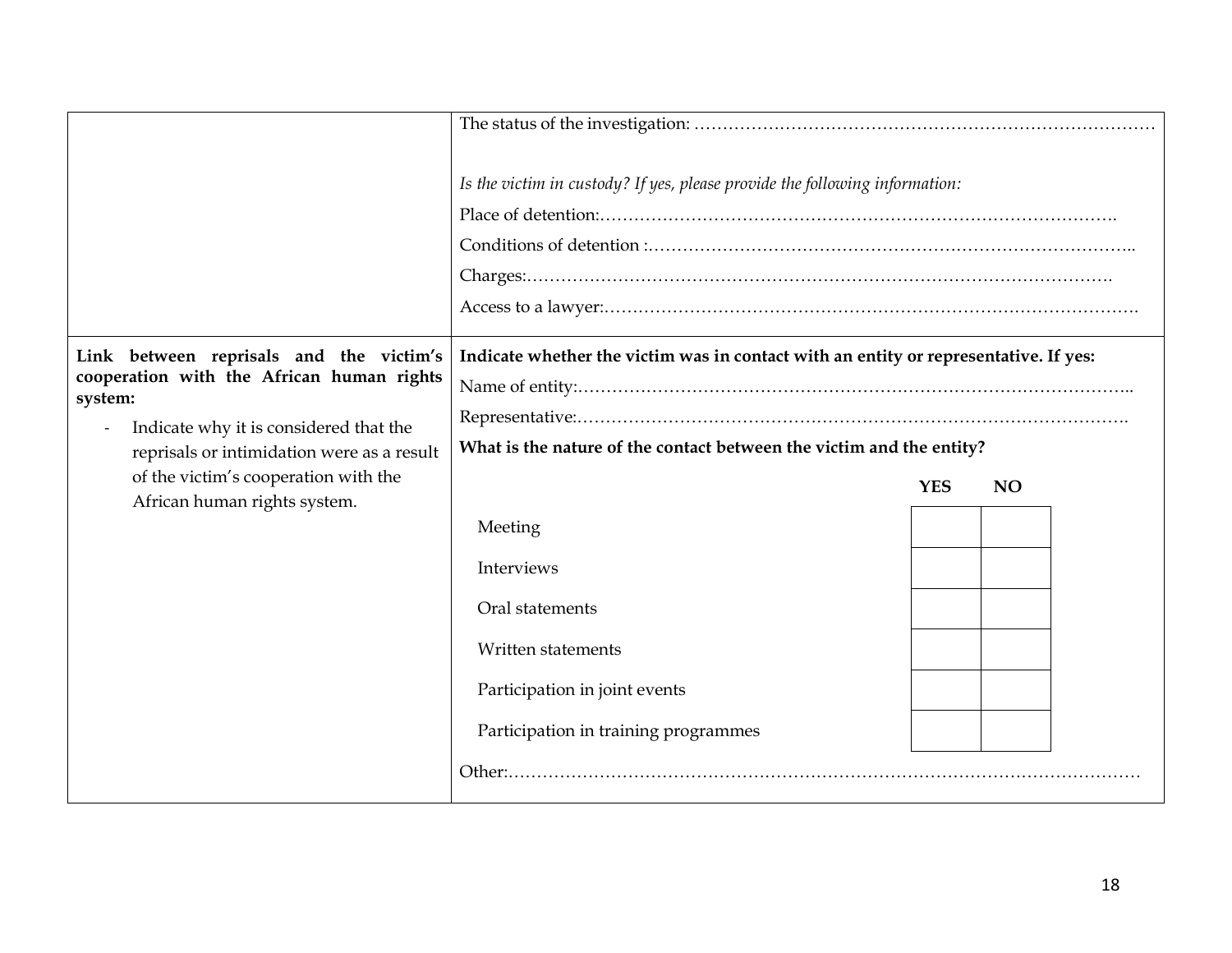| Indicate what you believe to be the reason for<br>the alleged reprisals or intimidation.                                                                                       |                                            |            |           |  |
|--------------------------------------------------------------------------------------------------------------------------------------------------------------------------------|--------------------------------------------|------------|-----------|--|
| Indicate the actions, if any, taken by the victims<br>or others in response to alleged reprisals or<br>intimidation.                                                           |                                            |            |           |  |
| Indicate the actions, if any, taken by the<br>competent authorities in response to the<br>complaints.                                                                          |                                            |            |           |  |
| What was the outcome of these actions?                                                                                                                                         |                                            |            |           |  |
| Specific actions requested by the victim                                                                                                                                       |                                            |            |           |  |
| Indicate whether the alleged reprisals or<br>intimidation were reported in a document of<br>the ACHPR or mentioned by the ACHPR, its<br>Secretariat or its Bureau, in any way. |                                            |            |           |  |
| Communication<br>with<br>other<br>relevant  <br>international institutions                                                                                                     | Were the accusations also reported by:     |            |           |  |
|                                                                                                                                                                                |                                            | <b>YES</b> | <b>NO</b> |  |
|                                                                                                                                                                                | The UN                                     |            |           |  |
|                                                                                                                                                                                | Another relevant international institution |            |           |  |